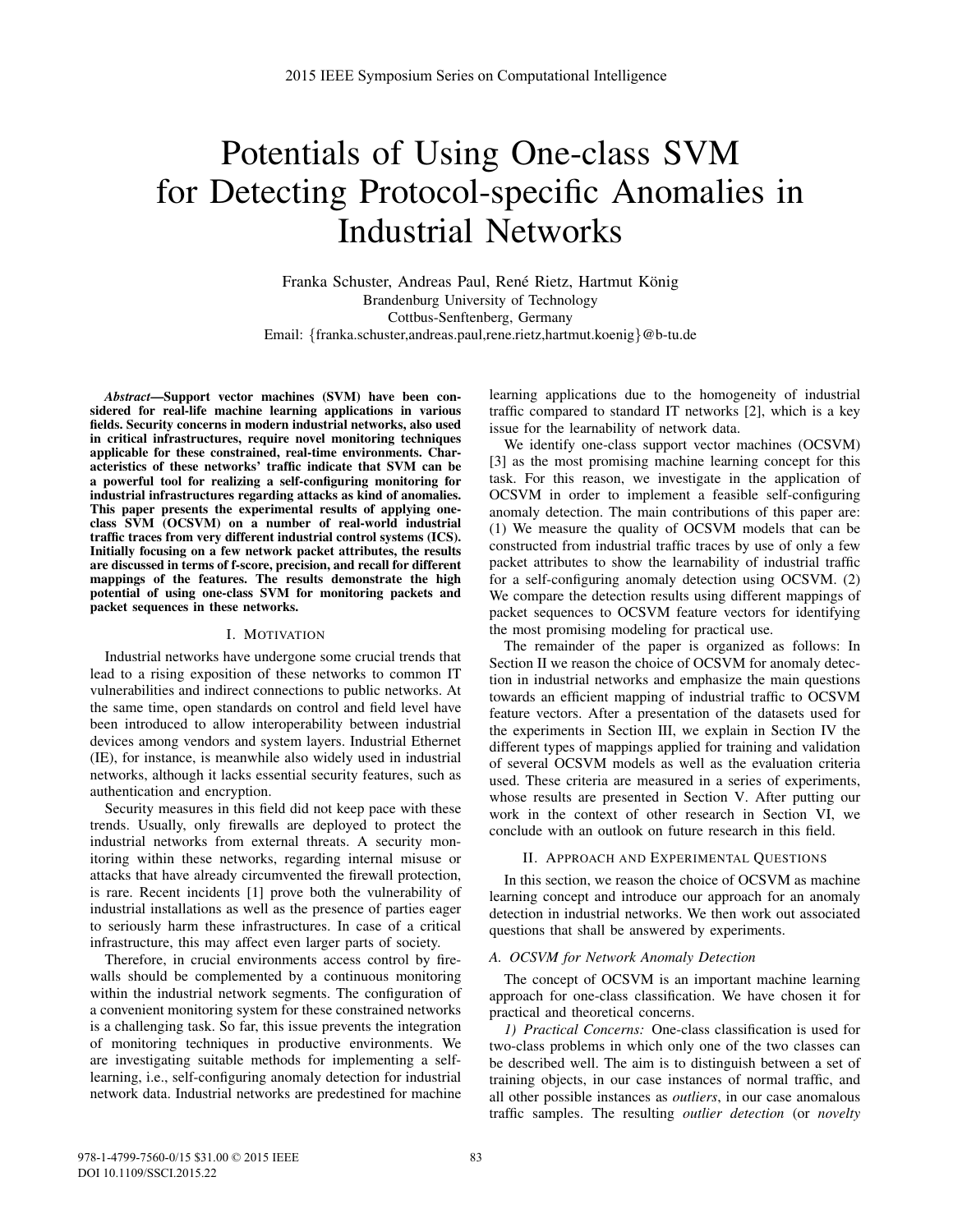*detection*) is in our context used for *anomaly detection*. From a practical perspective we look for a one-class classification method, since we aim to develop an intrusion detection method for which no sample of attacks or other anomalous traffic is needed. This characteristic is crucial for a feasible intrusion detection in industrial networks, where both almost no attack data is available and experiments with artificial malicious traffic in these constrained installations are unimaginable.

*2) Theoretical Concerns:* One-class classification methods can be categorized according to the use of one of the following principles: density estimation, reconstruction, or direct boundary estimation.

*Density Methods.* These methods depend on an estimation of the target class to be learned, i.e., in our case instances describing normal network traffic. This requires both a density estimate for the complete feature space and the training set to be a typical sample from the true data distribution. Our approach shall work well without extensive knowledge about the normal traffic's characteristics and especially in absence of examples of concrete attacks or other anomalous traffic. Consequently, the application of density methods, such as the Gaussian model [4] or a Parzen density estimator [5], is not suitable for our approach.

*Reconstruction Methods.* They rely on the assumption that outlier objects do not satisfy the distribution characteristics of the training objects. The compression methods applied to a test object involve a reconstruction error. This error is used as a distance to the trained class and test objects with high reconstruction error are classified as outliers. Reconstruction methods usually depend on a comparatively high number of user-defined parameters that are not intuitive beforehand. For instance, a poor choice of the number of hidden units and learning rates in auto-encoder [6] and diabolo networks [7] can lead to a large bias for a certain problem causing the methods to become useless. Consequently, we initially look for a method with less configuration effort. Additionally, another important criterion that many reconstruction methods do not fulfill is the robustness against outliers in the training data. Among these methods are the principal component analysis (PCA) [4], k-means clustering [4], self-organizing maps (SOM) [8], and learning vector quantization (LVQ) [9].

*Boundary Methods.* The aforementioned methods model various characteristics of the training data in order to derive distance or resemblance measures for outlier identification. For our purpose, however, we just need a clear distinction between normal and anomalous traffic samples without the need (and effort) for accurately modeling the normal traffic itself. Fortunately, there are methods that can directly calculate a boundary around the training set, i.e., the normal traffic samples. Among these boundary methods are the  $k$ -centers method [10], the data description based on nearest neighbor distances (NN-d) [11], the support vector data description (SVDD) [11], and one-class support vector machines (OCSVM, ν-SVM) [12]. Whereas SVDD finds a boundary around the training set, OCSVM determines a hyperplane that separates the training set from the origin with maximal margin. Both approaches give similar results. If the data is preprocessed to have unit norm, they are even identical [11]. For our approach, we need a method that is robust against outliers in the training set since we cannot completely preclude the existence of anomalous packets and packet sequences in the learning traffic captured from an industrial site. OCSVM and SVDD are the most promising methods, because they show this robustness more than other boundary methods, such as the  $k$ -centers method and the NN-d [11]. Due to the similarities of OCSVM and SVDD results, we decided for one of the methods. We chose OCSVM because powerful implementations are available [13].

#### *B. Our Approach*

The idea of using OCSVM for learning normal traffic of an industrial network is depicted in Figure 1. Listening on a network interface, such as the mirror port of a switch, relevant features of each packet  $k$  are extracted by a socalled *deep packet inspection* (DPI) module and converted to a numerical representation, i.e., the feature vector of packet k. For modeling sequences of packets, this single-packet vector is used to form a larger vector describing the features and the sequence of multiple packets. These  $n$ -packets vectors, in case of monitoring sequences of  $n$  packets, can then be used as feature vectors for the construction of an OCSVM model describing normal traffic of the monitored industrial network segment. After learning normal traffic in the training phase, the trained OCSVM model is then used in the anomaly detection phase for the decision whether packet sequences seen are normal or anomalous. Since we aim at a protocol-specific monitoring, our approach requires an analysis of the intended industrial protocols regarding packet structure and common packet sequences. However, the more effort is put into this aspect of the learning, the less tuning of the learning is later required when the detector shall be deployed in real networks.



Fig. 1: Schematic depiction of the learning approach

#### *C. Experimental Questions*

As with all learning-based methods, the success of our detection approach is heavily dependent on the adequate representation of training and validation data. Thus, the main questions regarding the appropriate modeling of industrial network traffic shall be answered by the help of a set of experiments. One objective of the experiments is to find an adequate representation of *sequences* of packets. The smallest context of a network communication can be modeled by a previous and a next packet. Since in other machine learning applications 4-grams have outperformed 3-grams [14], likewise the modeling of sequences of four packets may result in better detection accuracy than learning sequences of three packets. Another experimental objective is the modeling of communication relations between network devices. Usually, a network's traffic involves numerous of such communication relations. According to the idea of flow analysis in the field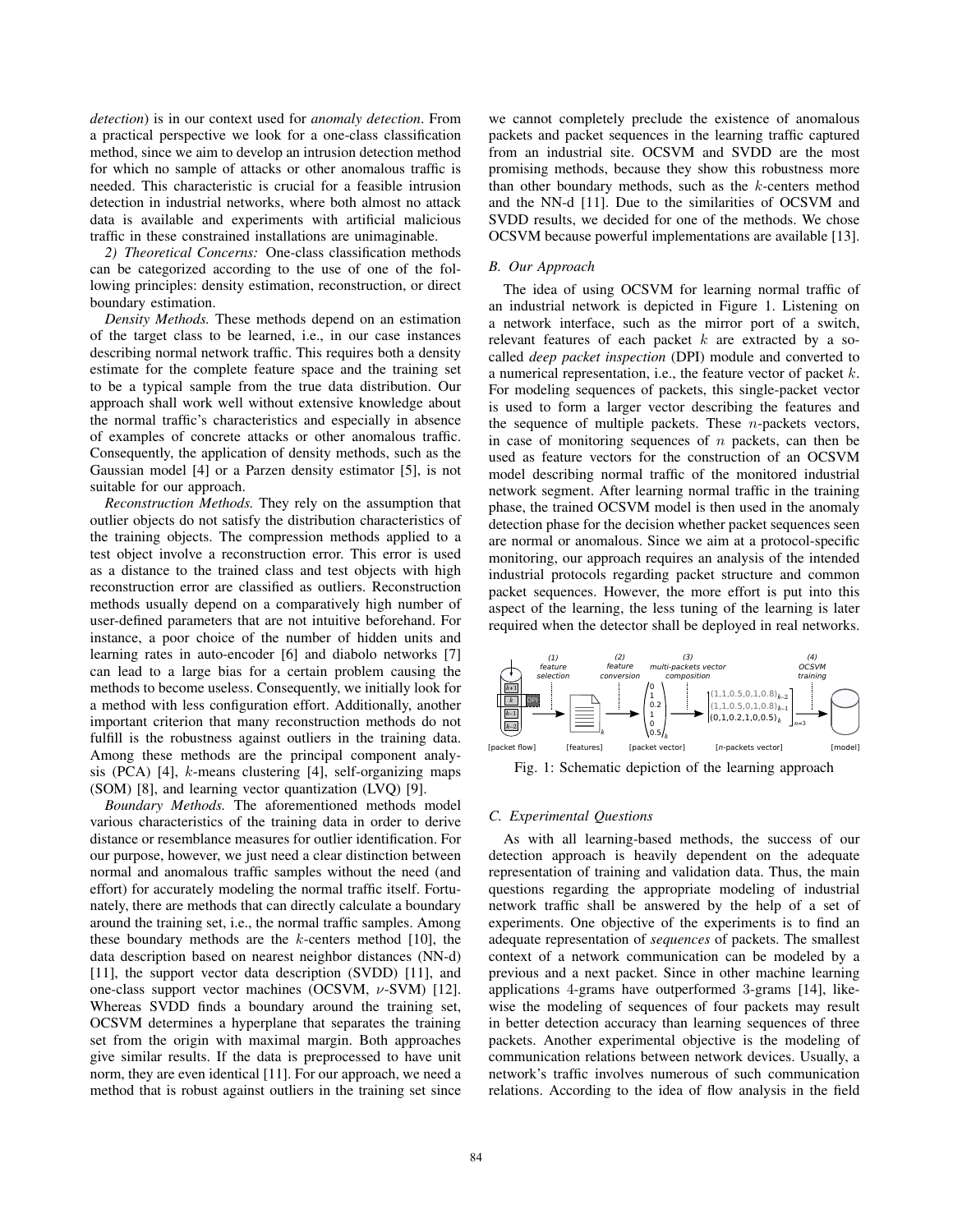of network security, one can assume that a communicationspecific mapping of packet sequences allows a more precise modeling of the traffic seen. The experiments shall help to measure a positive effect, if present. Finally, two remaining techniques to distinguish are time-independent versus temporal mapping. Whereas packet sequences can be mapped to n-packets vectors without any time constraints, temporal mappings only consider packet sequences whose duration (i.e., timestamp of first packet to timestamp of last packet) is within a certain time limit. To sum up, the main three questions answered in this paper are the following:

- Does learning sequences with different network packet counts result in a better/worse detection capability?
- Is the detection capability higher if packet sequences are learned separately for each communication relation or is a learning among all relations sufficient?
- Is there a significant difference in learning the sequences with and without temporal limits?

### III. DATASETS

The network traffic we have used for our experiments is taken from three network segments of two industrial sites. Each network segment consists of human-machine interfaces (HMI), programmable logic controllers (PLC), and peripheral devices cooperating for monitoring and controlling a complex and permanent automation process. The three datasets have the following characteristics:

MoveA. The first trace of network data origins from a movable system consisting of 104 network devices.<sup>1</sup>

MoveB. The second trace is taken from another segment of the same industrial site. This is similar in size but has, compared to the first segment, only half the packet rate, i.e., the number of packets transmitted within a second. Both traces serve as examples for complex industrial network segments that significantly differ in the packet rate.

Carrier. The last dataset is taken from a system which is, compared to the previous traces, very different in size (18 network devices) and purpose. The source is a flexible lignite conveyer system situated in an open-face mine used for bridging the way between the excavator and long-distance vehicles transporting the lignite out of the mine. That trace is used to show that a self-configuring anomaly detection is suitable even for small industrial networks.

For a consistent analysis the same industrial protocol is monitored in each trace, namely PROFINET IO. This protocol serves as an example for a standardized, Ethernetbased industrial control protocol that is the first choice for important automation vendors. Another argument for using this protocol is the existence of known vulnerabilities and protocol-level attacks, such as Man-in-the-Middle and Denialof-Service attacks [15], [16], [17]. These can be used for future evaluation of the detection approach towards real-world attacks. The characteristics of the PROFINET IO (PN) traffic in the datasets are listed in Table I.

TABLE I: Characteristics of the datasets

|                                                                                                                  |                                     |                               | MoveA MoveB Carrier         |
|------------------------------------------------------------------------------------------------------------------|-------------------------------------|-------------------------------|-----------------------------|
| size [MB]<br>duration [min]                                                                                      | 6,765<br>98.56                      | 2,800<br>40.13                | 3,300<br>47.27              |
| # PN packets $[10^3]$<br># PN packet rate [pkts/s]<br># PN devices<br># PN comm. relations<br># PN message types | 70,988<br>12,005<br>104<br>111<br>5 | 14,890<br>6,186<br>107<br>107 | 13,959<br>4.922<br>18<br>18 |

#### IV. METHODOLOGY

This section explains the mapping types applied for transferring network data to feature vectors, the criteria used to evaluate the learning success, and the composition of the validation sets.

#### *A. Mapping Types*

For answering the questions posed in Section II-C, each dataset is mapped to OCSVM feature vectors in multiple ways. Each mapping is characterized by the choice of three *mapping attributes*: (1) the number of packets mapped together; (2) whether communication relations are regarded; (3) the applied time limit while mapping, if defined. These attributes with chosen values are explained in the following.

*1)* 3*-Packets Vectors versus* 4*-Packets Vectors:* As motivated in Section II-C, sequences of three and four packets are investigated. A vector describing a sequence of  $n$  packets is built by concatenating n subvectors built from the  $\overline{n}$  single network packets. The mapped data of each network packet are the addresses of the sending and the receiving device and the PROFINET IO message type. Defining a maximum number of devices and by matching addresses to device IDs, all packet data can be treated as categorical features. Thus, each of the three packet attributes can be mapped to a numerical representation by constructing a  $k$ -dimensional vector  $v$  whose values at position  $i \in \{1 \dots k\}$  are defined as

$$
v(i) = \begin{cases} 1, & \text{feature value is of the } i\text{-th category} \\ 0, & \text{otherwise} \end{cases}
$$
 (1)

Given a maximum number of  $d \in \mathbb{N}$  network devices in the monitored segment and  $t \in \mathbb{N}$  different PROFINET IO message types, a sequence of  $n \in \mathbb{N}$  packets, each described by the 3-tuple (source device ID, destination device ID, message type ID) is mapped to a binary feature vector of dimension  $n \times (2d + t) \in \mathbb{N}$ . In terms of dataset MoveA, for instance, with 104 network devices and 5 different message types 4-packets feature vectors require a dimension of  $4 \times (2 \times 104 + 5) = 852$ . This kind of vector construction takes both the packet content and the packet order into account. More information of mapping categorical features can be found in [18].

*2) Global Vectors versus Communication Vectors:* The decision whether packet sequences are considered separately for each communication relation determines the choice of the context that is mapped with each network packet. Without distinction of communication relations, each n-packets vector is built from the last  $n$  packets seen in the network segment without regard to the source or destination device of the

<sup>&</sup>lt;sup>1</sup>Due to demands of the vendors and network owners we cannot provide more information here. Since the abstract automation task has low influence on the traffic characteristics at protocol level in general, it is also not relevant for the results of this paper.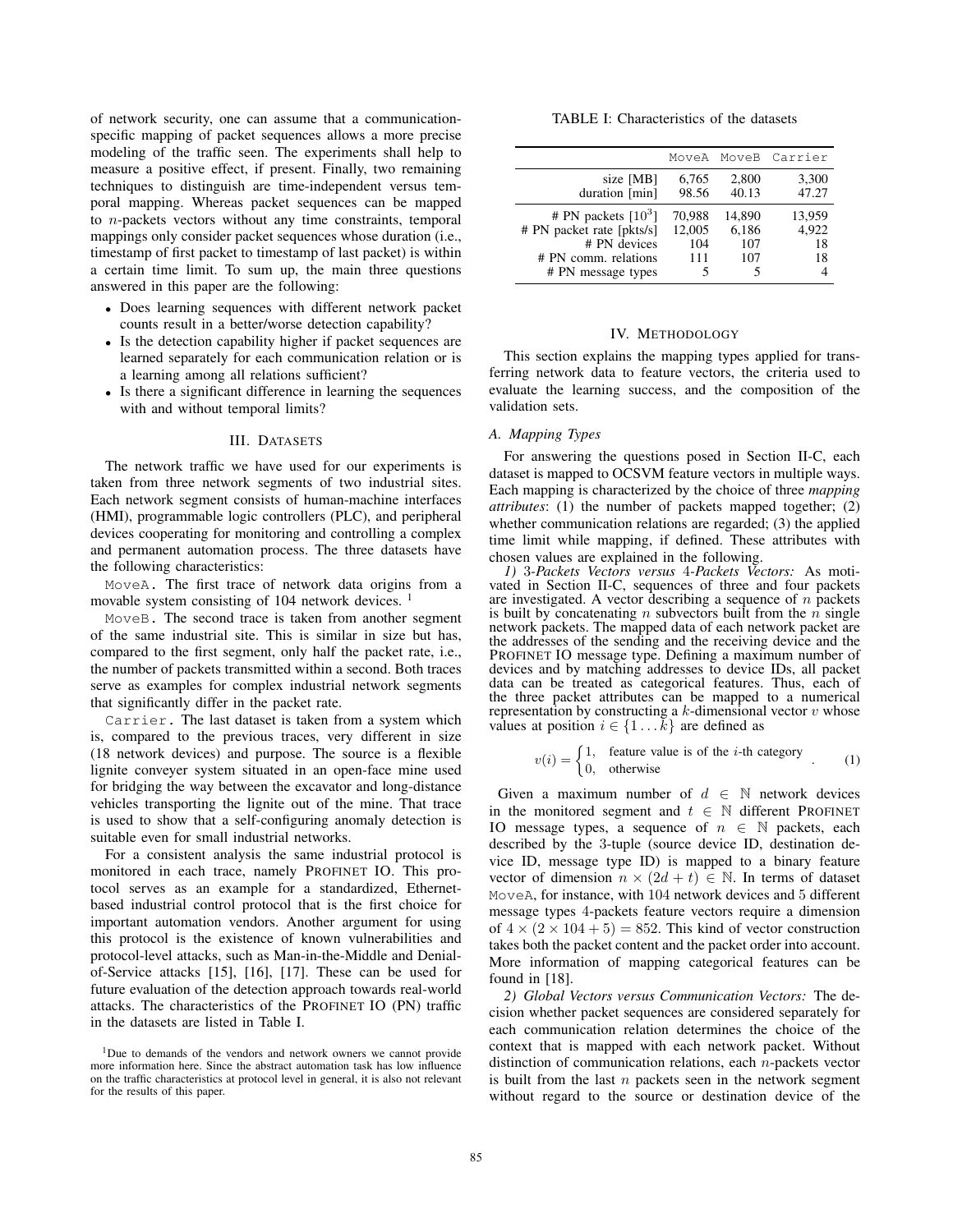packets. These  $n$ -packets vectors describe packet sequences across all communication relations and are further referred to as *global vectors*. If packet sequences are mapped separately for each communication relation, in contrast, each  $n$ -packets vector is built from the last  $n$  packets exchanged between the respective pair of network devices. This kind of vectors are onwards named *communication vectors*. Investigating the global mapping is eligible, because industrial communication on field level is highly cyclic with mainly deterministic protocol behaviour among predefined sets of devices compared to communication on higher industrial levels or standard IT networks. In contrast, communication vectors may better model the individual characteristics of communication relations.

*3) Time-independent Vectors versus Period Vectors:* Except for the packet order, the construction of multi-packets vectors does not take any temporal characteristics into account. The idea of enriching the training of OCSVM models by temporal traffic aspects led to the idea of period vectors. A period vector contains information about all packet sequences seen in a defined interval, e.g., three seconds. Given the set  $S = \{v_1, v_2, \dots v_m\}, m \in \mathbb{N}$  of *n*-packets vectors derived from all the sequences of  $n$  packets seen while analyzing a dataset, each period vector p is of dimension  $|S| = m$  and each position  $i \in \{1 \dots m\}$  is defined as follows:

$$
p(i) = \begin{cases} 1, & \text{vector } v_i \text{ has been seen in the current period} \\ 0, & \text{otherwise} \end{cases} \tag{2}
$$

The intervals for composing period vectors are one and three seconds. The aim is to find out whether the use of OCSVM with period vectors results in better models and whether the choice of the period duration significantly influences the learning success. The combination of these criteria for each trace results in twelve *mapping types* applied to the network data to build feature vectors. For example, one mapping constructs period vectors by mapping all communication-specific 3-packets vectors seen in an interval of three seconds, another mapping just maps all sequences of four packets across all communication relations and without any time limits.

#### *B. Evaluation Criteria*

In order to evaluate the quality of the OCSVM models constructed by the several mapping types we measured various criteria. These are explained in the following by use of the following terms. The *training set* (T) consists of 50% of the vectors constructed from the respective normal dataset and is used for training the OCSVM model. The *validation set* (V) is a set with the other half of normal vectors complemented by vectors derived from the related anomalous dataset.

*1) Cross Validation Rate:* The measure of k-fold cross validation denotes the partitioning of a training set into  $k \in \mathbb{N}$ complementary subsets of an equal number of vectors and  $k$ rounds of validating each subset by an OCSVM model that has been trained beforehand using the  $k - 1$  other subsets. The resulting cross validation rate is the mean of all  $k$  results of the k cross validation rounds. The cross validation rate is a procedure to assess the ability of a model to extrapolate from the training set to unseen data without the need of a validation set. It answers the following question: Can the mapping type applied to the respective dataset produce vectors that prevent an overfitting of the OCSVM model while learning?

*2) True-negative Rate:* In our context of network intrusion detection the focus is on finding intrusion instances, i.e., anomalous network data. Consequently, anomalous data is referred to as *positives* while normal network data is interpreted as *negatives*. The true-negative rate  $(n_t)$ , the ratio of normal vectors that are classified as such by the learned model to the number of all normal vectors, are determined for both the training and the validation set. This measure has to be sufficiently high, because the higher the true-negative rate the lower the false-positive rate  $p_f = 1 - n_t$  and so the lower the rate of false alarms for our intrusion detection approach.

*3) True-positive Rate (Recall):* This measure is determined for the validation set only and represents the ratio of anomalous vectors that are classified as anomalous by the learned model to the number of all indeed anomalous vectors in the validation set. This measure is associated to the concept of *false negatives*, i.e., anomalous packet sequences that are classified as normal using the OCSVM model: the higher the recall the lower the false-negative rate and so the amount of undetected anomalous traffic.

Based on these basic numbers, we finally calculated the more complex measures *precision* and *balanced f-score* for each model in order to identify the best models.

#### *C. Validation Sets*

Each validation set is a composition of half of the normal vectors derived from a normal dataset and all anomalous vectors derived from anomalous traffic. A drawback of using realworld network traffic from productive industrial installations is the lack of possibilities to produce malicious network data, such as packets containing anomalous data or Man-in-the-Middle and Denial-of-Service attacks. Especially in highly tailored industrial sites, like the data sources of this work, slightly altered traffic can cause the outage of industrial devices that may lead to physical damages in the network.

While for dataset MoveB the operators explicitly performed unusual actions to provoke anomalous network traffic, the datasets MoveA and Carrier do not contain anomalous traffic. Here, anomalous vectors are derived from foreign traffic. Due to the equal device number and purpose of the source segments of MoveA and MoveB, the OCSVM model learned from dataset MoveA is validated with the help of all vectors derived from MoveB, that have not been constructed before from the normal dataset. (If two networks  $N_1$  and  $N_2$ use a similar local address space, it is possible that a packet sequence from network  $N_1$  results in the same vector as a packet sequence from network  $N_2$ . The applied procedure eliminates these vectors from the designated anomalous vector set  $V_2$ constructed from  $N_2$ , since as part of the normal dataset  $N_1$ these vectors are already defined as normal.) In the same way, the model constructed from the dataset Carrier is tested with data from a foreign, completely different installation.

We argue that this procedure is legitimate to assess the learnability of normal traffic in industrial sites. If the ability is high to recognize foreign traffic (packets and packet sequences) as not normal for the local network, this also indicates a good anomaly detection capability (recall) of the learned model regarding the attacks presented in [17], especially if this meets a high true-negative rate and precision of the model.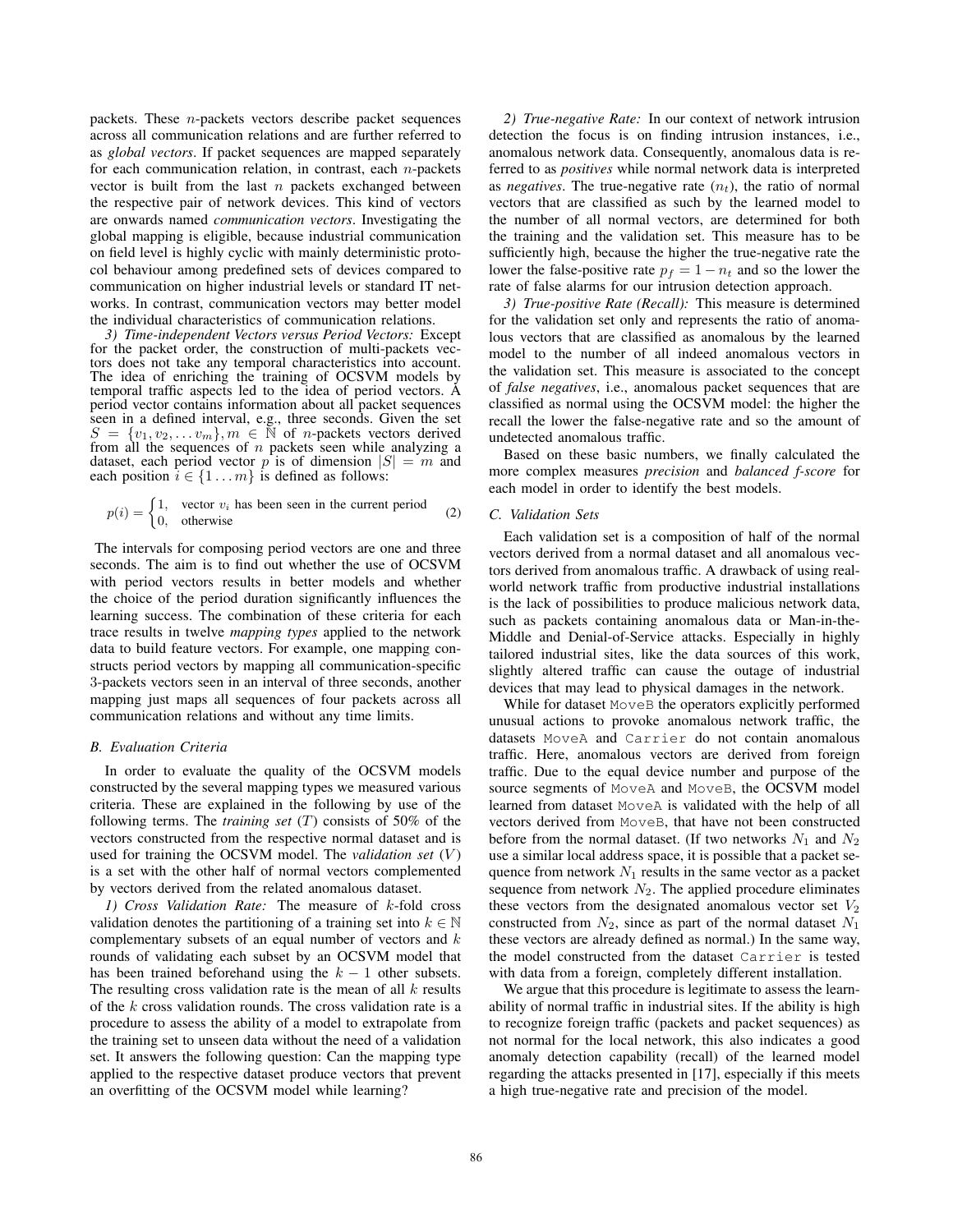# V. EXPERIMENTAL RESULTS

In this section, we describe the composition of our experiments and discuss the results of the application of several learned OCSVM models to the datasets.

# *A. Experimental Procedure*

We set up three main experiments, each representing a different scenario. In each experiment one of the datasets introduced in Section III is used as normal industrial network traffic for deriving a set of normal vectors  $(N)$  for the training and validation set. The validation set is enriched with a set of anomalous vectors (A) derived from another dataset, as explained in Section IV-C.

*Experiment 1:* In the first experiment, the set of normal vectors  $N$  is derived from Move A. For the generation of the set of anomalous vectors  $A$  the dataset MoveB is used, that is taken from the same industrial installation but from a different network segment. The traffic of both segments mainly differ in the packet rate. This experiment is to demonstrate how well strongly related network traffic can be recognized as foreign traffic in a monitored network segment.

*Experiment 2:* This experiment takes one part of MoveB as normal traffic for composing set  $N$  and another part of MoveB containing anomalous network traffic from the same segment for derivation of set A. Hence, this setting is the one with the most fine-grained anomalies. It serves as example for a scenario, in which the success of the anomaly detection is measured on network data from the same segment with identical, but anomalously operating devices.

*Experiment 3:* In the last experiment, set N is derived from dataset Carrier. The set of anomalous vectors is generated from a simulated PROFINET IO network of equal size and similar PROFINET IO cycle time. Aim of this experiment is to prove that a self-configuring anomaly detection using OCSVM is also applicable for small industrial networks.

We applied the mapping types, explained in Section IV-A, to the datasets of each experiment. In each case, this led to twelve different sets of training and test vectors: four sets of time-independent multi-packets vectors (communicationspecific as well as global 3- and 4-packets vectors), four sets of period vectors for a period of three seconds and another four sets for a period of one second. The resulting numbers of OCSVM vectors can be found in Table II. As described in Section IV-C, half of the normal OCSVM feature vectors are used for training and the other half for validation together with all anomalous vectors.

In order to perform a systematic search for an expressive model in each experiment, the vectors of each mapping have been used to train various OCSVM models. We used four different kernels: linear, polynomial, radial basis function (RBF), and sigmoid with kernel parameters  $\gamma = ((1/n), 2^{-15}, 2^{-13}, \ldots, 2^{3})$  with *n* as the number of training vectors and  $\nu = (0.01, 0.02 \dots 0.09, 0.1, 0.2 \dots 0.9, 1).$ This resulted in 646 different OCSVM models tested in each experiment for each of the twelve mapping types. Next, the cross validation rates for two and five complementary subsets of the training set, the true-negative rates for the training and validation set as well as recall, precision, and balanced f-score have been calculated for every model (cf. Section IV-B).

# *B. Discussion*

The application of the described mapping types on a high number of monitored packets leads in general to a comparatively very low number of *different* OCSVM feature vectors (cf. Table II). This fact proves the expected homogeneity of industrial traffic that can be explained as follows: Compared to standard IT networks, industrial networks are characterized by a strict setup of devices, communication relations, and data exchanged. This leads to constantly recurring packet sequences between devices transferring data in a well-defined range. Hence, a small number of different packet sequences is seen compared to the number of packets in each dataset. For a communication relation, the homogeneity is particularly high because mapping the datasets to communication vectors generally produces even smaller sets of vectors compared to the global mapping. In case of experiment 1, the number of global 3-packets vectors is higher by factor 232 and the number of 4-packets vectors by factor 317 than the communication vectors. From the homogeneity of the traffic traces is concluded that a longer training over larger datasets would be unlikely to lead to better models, i.e., the necessary duration of a training phase is usually well bounded by the homogenous nature of the traffic. Due to the construction of period vectors (cf. Section IV-A), the dimension of each period vector is the total number  $(\Sigma)$  of the *n*-packets vectors of the mapping type.

The outcome of the experiments is summarized in Table III. For each experiment, the best model learned for each mapping is indicated. On the upper half of the table, the results for the direct mappings of three and four packets to feature vectors are listed, i.e., communication (*com 3* and *com 4*) and global vectors (*global 3* and *global 4*). On the bottom half, the results using period vectors summarizing the  $n$ -packets vectors seen in a time frame of three seconds are shown analogously. The presentation of the results of period vectors for one second is omitted since no noteworthy differences can be observed to the three-seconds equivalent. We define the best model as the one with a good precision as first priority and a comparatively good recall (both combined in the f-score), because a low false-positive rate is the absolute prerequisite for a real-word detector regardless of its quality in terms of recall. The provided cross validation rate is the minimum reached with two and five groups. The results of the best model are provided with information about the used OCSVM parameters. We discuss the results by means of the initial questions of Section II-C.

*Length of Packet Sequences:* The results show that the mapping of sequences of four packets (time-independent as well as period vectors) does not necessarily lead to better models, i.e., models with significantly higher precision and f-score. In one case (s–t), precision and recall are even about 6% respectively 11% lower for  $n = 4$  than for the 3-packets equivalent. Thus, we probably will not further investigate in the mapping of four network packets. Instead, we will focus on the modelling of the minimal context of packets as 3-packets vectors in next refinements of our protocol-specific detection.

*Benefit of Communication-specific Learning:* Noteworthy differences between global and communication-specific mappings can only be observed for experiment 2 (e–h,q–t).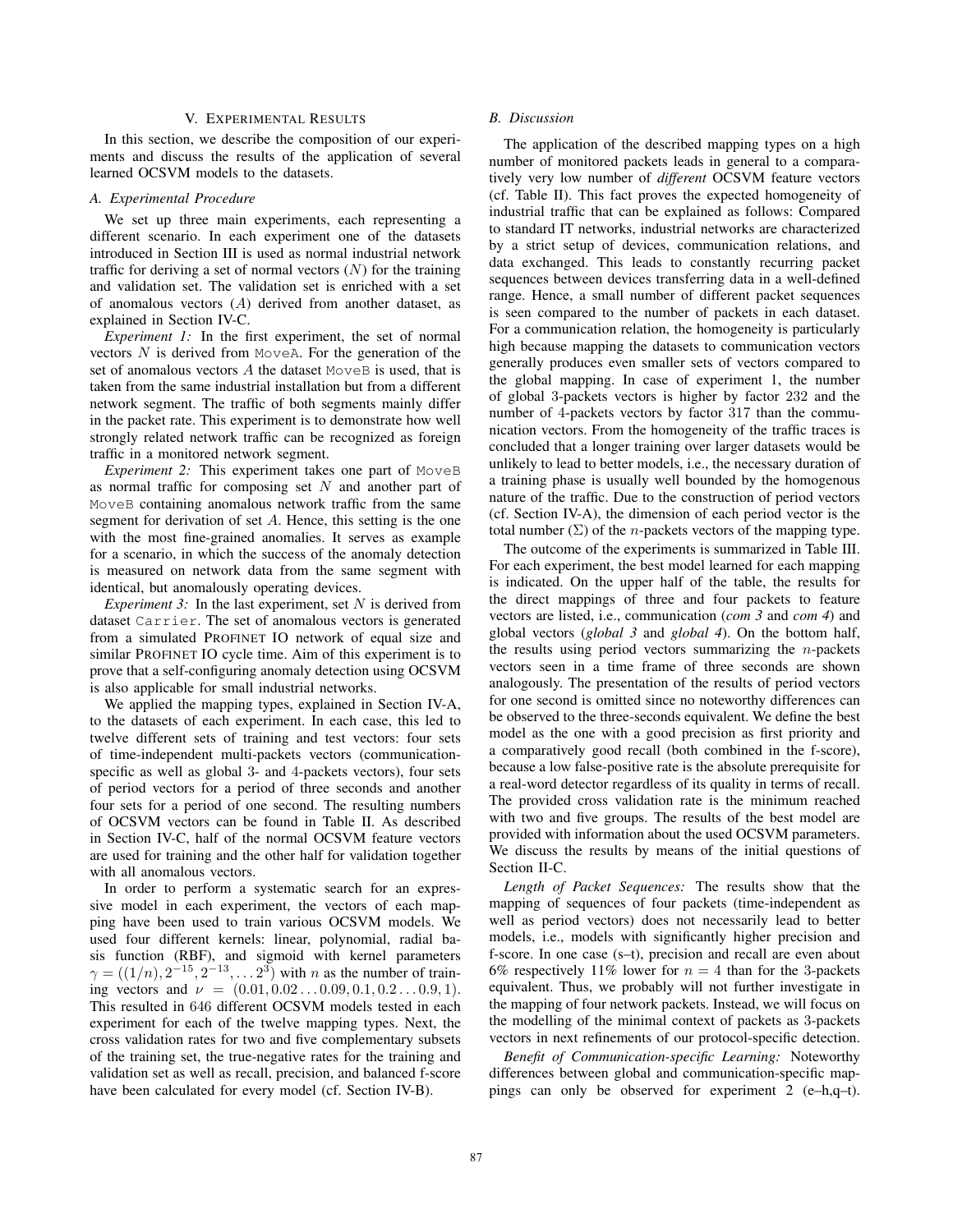| TABLE II: Vector sets |
|-----------------------|
|                       |

|                                                                                                                                                                                                                                                                                                            |                              | experiment 1               |                              |                          | experiment 2             |                            | experiment 3                 |                          |                              |  |
|------------------------------------------------------------------------------------------------------------------------------------------------------------------------------------------------------------------------------------------------------------------------------------------------------------|------------------------------|----------------------------|------------------------------|--------------------------|--------------------------|----------------------------|------------------------------|--------------------------|------------------------------|--|
|                                                                                                                                                                                                                                                                                                            | normal                       | anomal.                    | Σ                            | normal                   | anomal.                  | Σ                          | normal                       | anomal.                  |                              |  |
| # packets<br># PN packets                                                                                                                                                                                                                                                                                  | 71573687<br>70988226         | 29785627<br>29668927       | 101359314<br>100657153       | 14950136<br>14890492     | 14835491<br>14778435     | 29785627<br>29668927       | 14112831<br>13959719         | 3691633<br>3599837       | 17804464<br>17559556         |  |
| <i>n-packets vectors</i><br>810<br>3998<br>584<br>4582<br>1853<br>2663<br>393<br>157<br>550<br>com <sub>3</sub><br>1280<br>4097<br>215<br>7218<br>8498<br>1592<br>2505<br>619<br>834<br>com <sub>4</sub><br>1066918<br>154322<br>120813<br>275135<br>11415<br>757<br>12172<br>global 3<br>920469<br>146449 |                              |                            |                              |                          |                          |                            |                              |                          |                              |  |
| global 4                                                                                                                                                                                                                                                                                                   | 2236125                      | 463113                     | 2699238                      | 271129                   | 243729                   | 514858                     | 39907                        | 1602                     | 41509                        |  |
| <i>period vectors (3 seconds)</i><br>38<br>580<br>2440<br>284<br>298<br>582<br>846<br>com <sub>3</sub><br>1860<br>588<br>2452<br>290<br>589<br>69<br>1864<br>299<br>871<br>com <sub>4</sub>                                                                                                                |                              |                            |                              |                          |                          |                            |                              |                          |                              |  |
| global 3<br>global 4                                                                                                                                                                                                                                                                                       | 1869<br>1869                 | 671<br>673                 | 2540<br>2542                 | 321<br>321               | 352<br>352               | 673<br>673                 | 929<br>929                   | 508<br>529               | 884<br>940<br>1437<br>1458   |  |
| period vectors (1 second)                                                                                                                                                                                                                                                                                  |                              |                            |                              |                          |                          |                            |                              |                          |                              |  |
| com <sub>3</sub><br>com <sub>4</sub><br>global 3<br>global 4                                                                                                                                                                                                                                               | 5278<br>5303<br>5327<br>5326 | 888<br>853<br>1921<br>1920 | 6166<br>6156<br>7248<br>7246 | 471<br>448<br>942<br>942 | 419<br>406<br>980<br>979 | 890<br>854<br>1922<br>1921 | 1199<br>1286<br>2821<br>2821 | 46<br>89<br>1233<br>1373 | 1245<br>1375<br>4054<br>4194 |  |

# TABLE III: Experimental results

|                            |                  |                                              | training set |       | validation set |            | model parameters |            |      |                |         |
|----------------------------|------------------|----------------------------------------------|--------------|-------|----------------|------------|------------------|------------|------|----------------|---------|
| experiment mapping         |                  | % precision % f-score % crossval % true neg. |              |       |                | %true neg. | %recall          | kernel     |      | $\nu \gamma$   |         |
| n-packets vectors          |                  |                                              |              |       |                |            |                  |            |      |                |         |
|                            | com 3            | 75.05                                        | 44.55        | 89.55 | 90.30          | 88.64      | 31.68            | sigmoid    | 0.1  | 0.5            | (a)     |
| 1                          | com 4            | 73.62                                        | 42.87        | 70.13 | 99.72          | 78.61      | 30.23            | polynomial | 0.04 | 8              | (b)     |
|                            | global 3         | 69.45                                        | 33.42        | 90.06 | 90.38          | 90.26      | 22.00            | polynomial | 0.1  | 0.01           | (c)     |
|                            | global 4         | 69.25                                        | 34.45        | 85.20 | 92.15          | 87.48      | 22.93            | <b>RBF</b> | 0.01 | 0.5            | (d)     |
| 2                          | com 3            | 91.23                                        | 94.89        | 81.73 | 94.57          | 86.42      | 98.87            | sigmoid    | 0.01 | 0.125          | (e)     |
|                            | com 4            | 91.71                                        | 95.36        | 87.56 | 95.23          | 86.81      | 99.32            | sigmoid    | 0.1  | 0.125          | (f)     |
|                            | global 3         | 61.53                                        | 64.97        | 35.97 | 72.46          | 41.51      | 68.81            | <b>RBF</b> | 0.03 | 0.5            | (g)     |
|                            | global 4         | 61.40                                        | 64.98        | 35.32 | 71.81          | 41.45      | 69.00            | <b>RBF</b> | 0.3  | 0.5            | (h)     |
| 3                          | com 3            | 99.74                                        | 97.93        | 94.92 | 99.49          | 100        | 96.18            | sigmoid    | 0.01 | $\overline{2}$ | (i)     |
|                            | com <sub>4</sub> | 99.04                                        | 99.52        | 96.45 | 98.71          | 99.35      | 100              | sigmoid    | 0.03 | 2              | (i)     |
|                            | global 3         | 99.20                                        | 99.60        | 98.79 | 99.19          | 99.19      | 100              | sigmoid    | 0.01 | $\overline{c}$ | (k)     |
|                            | global 4         | 99.09                                        | 99.54        | 99.09 | 98.98          | 99.18      | 100              | sigmoid    | 0.01 | 0.125          | (1)     |
| period vectors (3 seconds) |                  |                                              |              |       |                |            |                  |            |      |                |         |
|                            | com 3            | 98.83                                        | 99.41        | 98.17 | 99.25          | 98.39      | 100              | <b>RBF</b> | 0.01 | 1/ T           | (m)     |
|                            | com <sub>4</sub> | 98.52                                        | 99.26        | 98.07 | 98.28          | 98.71      | 100              | <b>RBF</b> | 0.01 | $2^{-11}$      | (n)     |
|                            | global 3         | 98.32                                        | 99.15        | 97.97 | 97.97          | 98.61      | 100              | sigmoid    | 0.02 | $2^{-5}$       | $\circ$ |
|                            | global 4         | 98.31                                        | 99.08        | 95.62 | 98.29          | 98.29      | 99.85            | sigmoid    | 0.01 | $2^{-7}$       | (p)     |
|                            | com 3            | 85.12                                        | 58.27        | 58.45 | 100            | 84.51      | 44.30            | polynomial | 0.02 | 8              | (q)     |
|                            | com 4            | 86.58                                        | 58.77        | 66.21 | 99.31          | 86.90      | 44.48            | polynomial | 0.04 | $2^{-5}$       | (r)     |
| 2                          | global 3         | 82.53                                        | 46.52        | 77.64 | 93.17          | 93.13      | 32.39            | sigmoid    | 0.03 | $2^{-7}$       | (s)     |
|                            | global 4         | 76.51                                        | 33.33        | 82.61 | 93.17          | 93.75      | 21.31            | sigmoid    | 0.02 | $2^{-7}$       | (t)     |
|                            |                  |                                              |              |       |                |            |                  |            |      |                |         |
|                            | com 3            | 97.69                                        | 98.83        | 92.91 | 98.35          | 96.93      | 100              | <b>RBF</b> | 0.01 | $2^{-13}$      | (u)     |
| 3                          | com 4            | 96.56                                        | 98.25        | 94.50 | 97.48          | 95.40      | 100              | <b>RBF</b> | 0.01 | $2^{-13}$      | (v)     |
|                            | global 3         | 99.36                                        | 99.68        | 98.93 | 98.71          | 100        | 100              | sigmoid    | 0.01 | $2^{-5}$       | (w)     |
|                            | global 4         | 99.25                                        | 99.63        | 99.79 | 98.93          | 99.57      | 100              | sigmoid    | 0.01 | 0.125          | (x)     |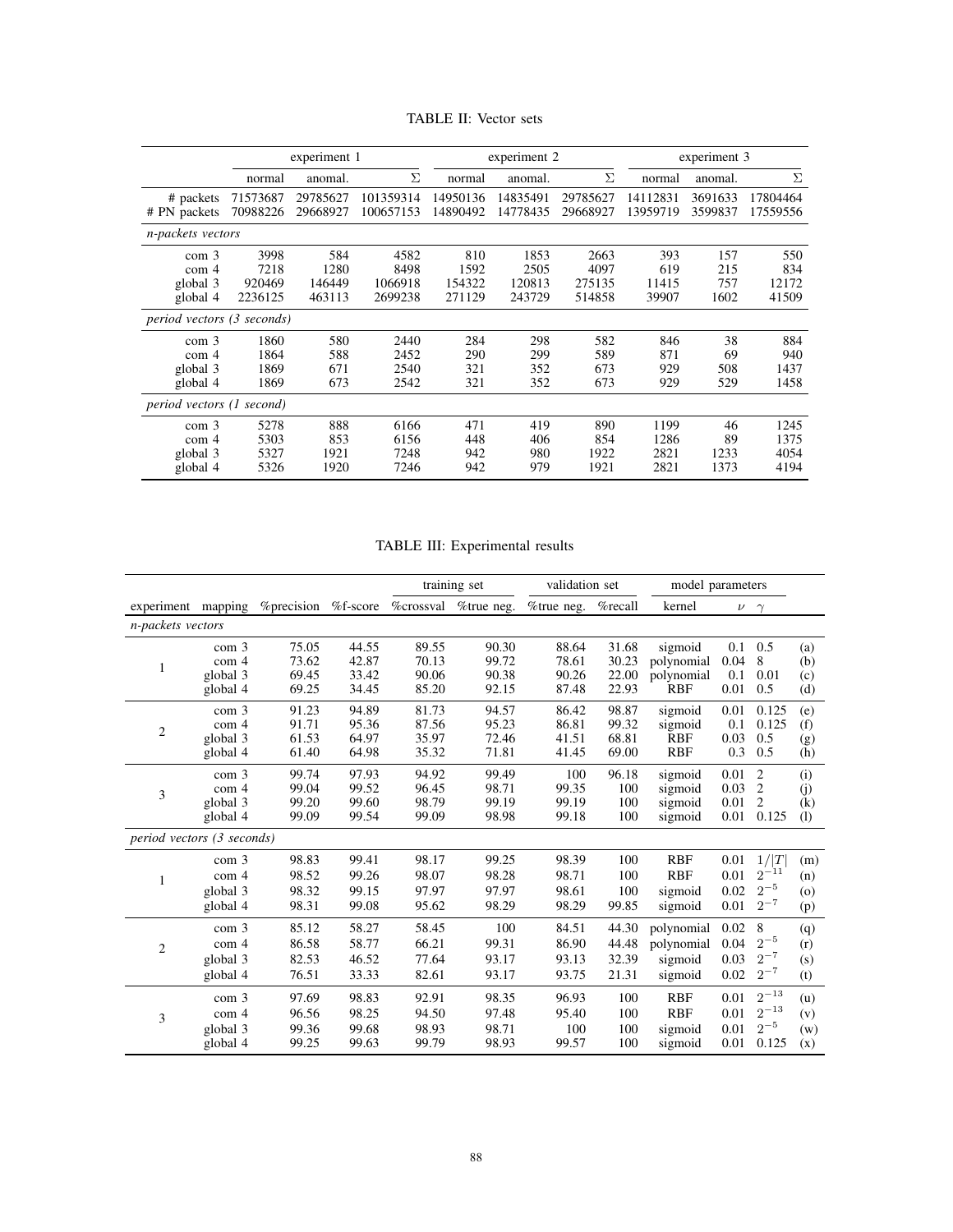Here, the precision, recall and f-score for time-independent communication-specific learning (e,f) are each about 30% higher than for global learning (g,h). Concerning the period vectors of experiment 2, the difference is less and most obvious for recall and f-score for four packets (r,t) being 23-25% higher for the communication-specific vectors. In the other two experiments, communication-specific and global learning lead to similar results. Here, a distinction on communication level does not enhance the quality of the learned model. Only the less number of communication vectors may be an advantage.

*Temporal Learning:* In experiment 1, in which the training and the validation dataset mainly differ in the packet rate, period vectors clearly outperform the time-independent multipackets vectors in all measured criteria. Thus, period vectors seem to be powerful for detecting attacks that lead to a change in the number of different packet sequences seen in a time frame. We will further investigate this issue. The choice of one or three seconds as a period has no observable effect to the quality of the found models. The less number of threeseconds period vectors compared to the one-second equivalent militates for the application of the longer period.

*OCSVM Configuration:* It is obvious that three of the four tested kernel types provide the best model for at least four mappings. The linear kernel is not present. In over half of the cases (13/24), a model constructed with a sigmoid kernel is the best. However, one can also conclude that if the kernel parameters are well chosen, OCSVM-based anomaly detection in industrial networks can work with several kernels. For our monitoring data, i.e., sequences of packets with source and destination address and the PROFINET IO message type, the choice of the OCSVM kernel obviously plays a minor role for finding models of good quality. Mapping further payload data in future investigations in order to monitor application data may emerge the explicit suitability of a kernel.

In general, the quality of the constructed OCSVM models (expressed by the balanced f-score) is in 12 of 24 cases over 97%. In ten of these cases the recall is 100% with over 96% precision and a true-negative rate of more than 95%. We conclude from the combination of these high values that a model is found with high detection accuracy not being overfitted to the training data and that is at the same time capable to recognize the training data itself as normal (truenegative rate for the training set). This fact is crucial for industrial networks because a good capability to reason from learned normal traffic to unseen normal traffic is worth little if normal traffic of the training phase is not recognized as normal anymore in the detection phase (indicated by a low truenegative rate for the training set). We consider the mentioned twelve cases as evidence of the good learnability of industrial traffic for a self-configuring anomaly detection using OCSVM. Nevertheless, in industrial networks with huge packet rates, the missing of only  $1\%$  in the true-negative rate can result in an unacceptably high number of false positives (false alarms). Here, combining multiple models by a voting algorithm could further reduce false-positive rates.

# VI. RELATED WORK

Due to their homogenous traffic, industrial control networks are predestined for the use of anomaly detection methods, which is subject of a few related approaches. They can be categorized based on the source of data used for feature extraction: process-based, packet-based, and hybrid approaches.

Process-based anomaly detection does not analyze packet data and relies only on process data. The detection process in [19] applies pattern matching. It combines *Autoassociative Kernel Regression* for model generation with a binary hypothesis technique, called *Sequential Probability Ratio Test*, during detection. The proposed kind of model generation, however, relies on the assumption that security violations are reflected by a change in the system usage, which is subject of the monitoring. This obviously limits the detection capability. In [20] and [21] contributions to a state-based IDS are presented. The system performs anomaly detection based on a decision whether the monitored system enters a critical state. For this purpose, a central virtual image of the physical state of the whole system is set up and periodically updated. Another approach [22] also considers process data. Here, *fuzzy C means* are used to find process data anomalies caused by sensor failures, communication interruption, or storage exception.

Packet-based approaches rely on packet data. The authors of  $[23]$  also focus on *n*-gram anomaly detection, in which each gram refers to the attribute extraction from a network packet. In [24] a back-propagation algorithm is used to build the neural network for a network-based intrusion detection system. Although these approaches provide relevant contributions, both are based on supervised learning that depends on labeled input data, i.e., requires normal as well as attack data. A further machine learning algorithm (*Self-Organizing Maps*) is used in [25]. Although application-payload-based features are seen to be an accurate mean to monitor the sanity of industrial environments [26], the approach only uses features extracted from traffic up to the transport layer (e.g., number of TCP and UDP connections, duration of connections, sent and received amount of data). The multi-agent IDS presented in [27] also relies on transport layer features. Unfortunately, general datasets not referring to industrial traffic are used for evaluating the detection accuracy.

Hybrid approaches use packet data and other process or system data. The algorithm in [28] uses deep packet inspection and estimates if a network packet has anomalous effect on a memory variable of an industrial device. This approach, however, requires both detailed understanding of the industrial protocol and extensive knowledge about the RAM variables of all PLC of the ICS. The approach presented in [29] uses *Dempster-Shafer's Theory of Evidence* for data-fusion-based anomaly detection. The authors aim to extract features from different sources of information, such as control hardware and physical sensors as well as signature-based and other intrusion detection programs. Thus, an operation seems at first level of detection to rely on data provided by extern sensors.

All of the aforementioned approaches are to some extent highly process-specific, but in the same time leave out any details about the used application protocols. Malware, such as Stuxnet [1], indicates that attacks on industrial environments are *targeted*, i.e., specially tailored to the target system. We doubt that the suggested methods can detect misuse of application protocols as described for PROFINET IO [15], [16], [17] or Modbus [30], [31], [32].